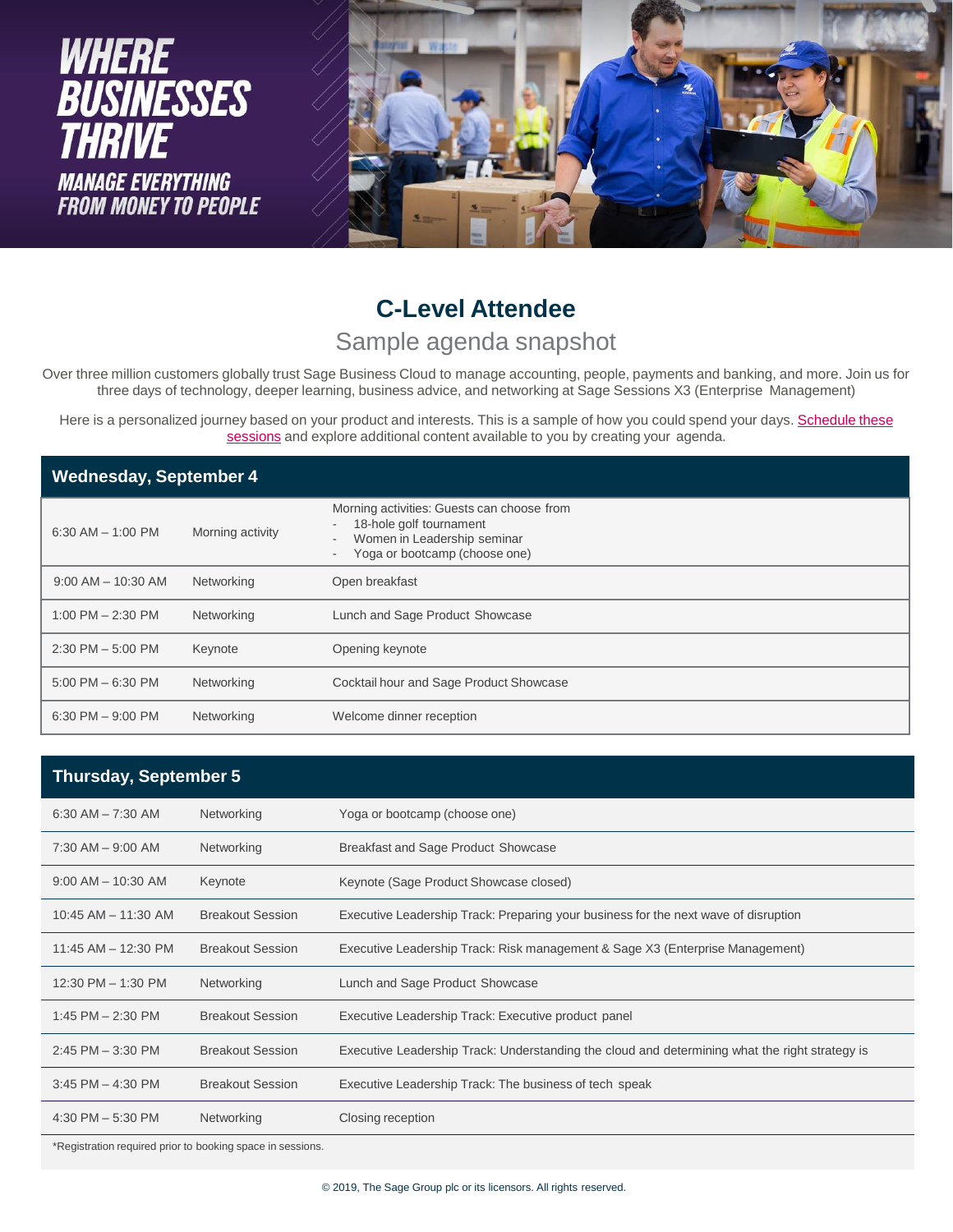

### **End-User Attendee** Sample agenda snapshot

Over three million customers globally trust Sage Business Cloud to manage accounting, people, payments and banking, and more. Join us for three days of technology, deeper learning, business advice, and networking at Sage Sessions X3 (Enterprise Management)

Here is a personalized jour[ney based on your product and interests. This is a sample of how you could spend your days.](https://events.sage.com/profile/16607) Schedule these sessions and explore additional content available to you by creating your agenda.

| <b>Wednesday, September 4</b> |                  |                                                                                                                                       |  |
|-------------------------------|------------------|---------------------------------------------------------------------------------------------------------------------------------------|--|
| $6:30$ AM $-$ 1:00 PM         | Morning activity | Morning activities: Guests can choose from<br>18-hole golf tournament<br>Women in Leadership seminar<br>Yoga or bootcamp (choose one) |  |
| $9:00$ AM $-$ 10:30 AM        | Networking       | Open breakfast                                                                                                                        |  |
| 1:00 PM $-$ 2:30 PM           | Networking       | Lunch and Sage Product Showcase                                                                                                       |  |
| $2:30$ PM $-5:00$ PM          | Keynote          | Opening keynote                                                                                                                       |  |
| $5:00$ PM $-6:30$ PM          | Networking       | Cocktail hour and Sage Product Showcase                                                                                               |  |
| $6:30$ PM $-9:00$ PM          | Networking       | Welcome dinner reception                                                                                                              |  |

#### **Thursday, September 5**

| $6:30$ AM $- 7:30$ AM   | Morning activity        | Yoga and bootcamp (choose one)                                                                                                                             |
|-------------------------|-------------------------|------------------------------------------------------------------------------------------------------------------------------------------------------------|
| $7:30$ AM $-$ 9:00 AM   | Networking              | Breakfast and Sage Product Showcase                                                                                                                        |
| $9:00$ AM $-$ 10:30 AM  | Keynote                 | Keynote (Sage Product Showcase closed)                                                                                                                     |
| $10:45$ AM $-$ 11:30 AM | <b>Breakout Session</b> | Sage Product Track: New version, new opportunities - Introduction to V12                                                                                   |
| $11:45$ AM $- 12:30$ PM | <b>Breakout Session</b> | Sage Product Track: Modernizing Sage X3 (Enterprise Management) - Bringing powerful open<br>source technologies to the business management software market |
| 12:30 PM - 1:30 PM      | Networking              | Lunch and Sage Product Showcase                                                                                                                            |
| 1:45 PM $- 2:30$ PM     | <b>Breakout Session</b> | Industry Track: Continuous improvement with Sage X3 (Enterprise Management)                                                                                |
| $2:45$ PM $-3:30$ PM    | <b>Breakout Session</b> | Sage Product Track: Checking the health of your Sage X3 (Enterprise Management)                                                                            |
| $3:45$ PM $-$ 4:30 PM   | <b>Breakout Session</b> | Industry Track: Accounting best practices with Sage X3 (Enterprise Management)                                                                             |
| 4:30 PM $-$ 5:30 PM     | Networking              | Closing reception                                                                                                                                          |
|                         |                         |                                                                                                                                                            |

\*Registration required prior to booking space in sessions.